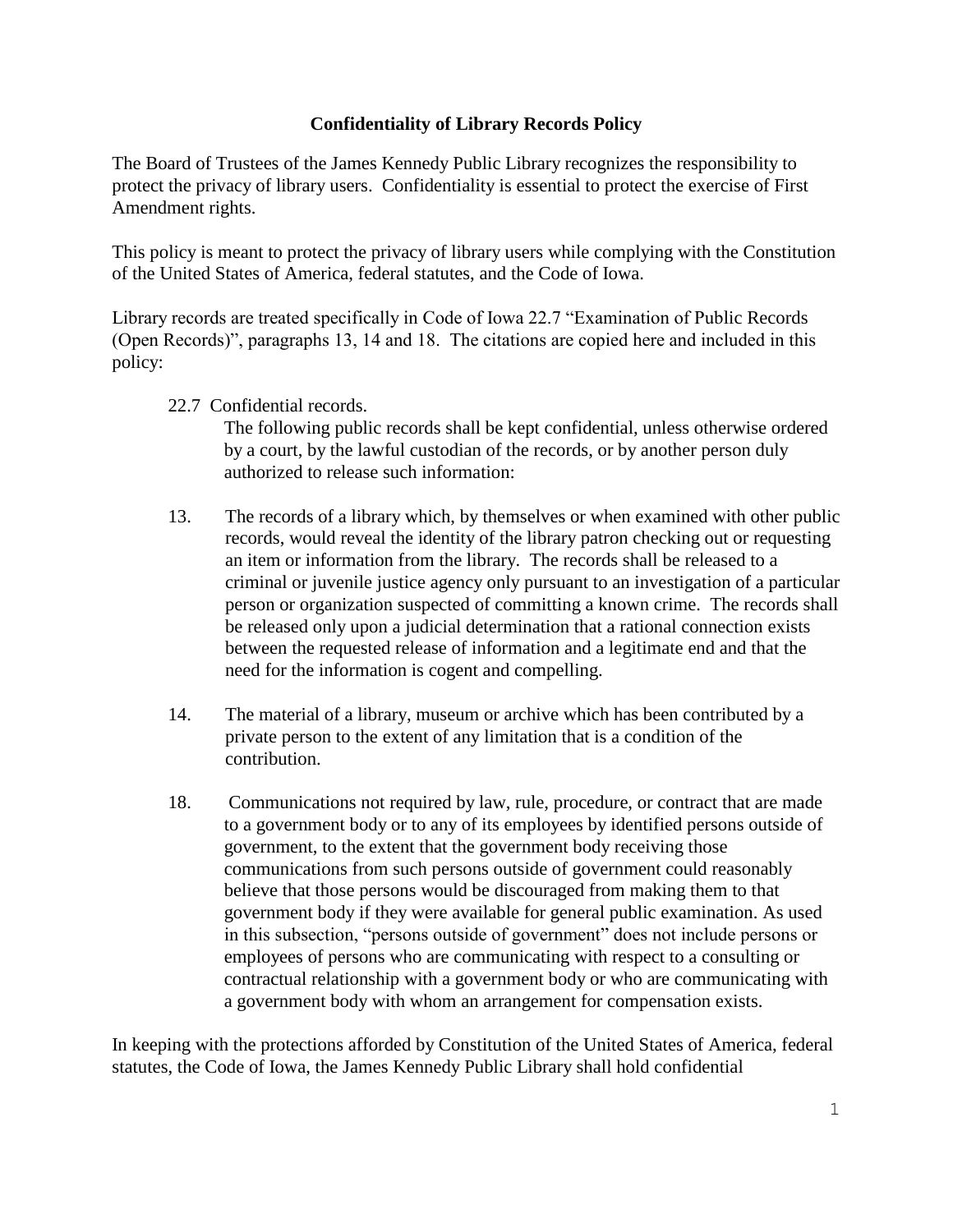a. Information sought or received and materials consulted, borrowed or acquired, database search records, reference interviews, interlibrary loan records, computer use records, and all other personally identifiable uses of library materials, facilities or services.

b. The names of card holders and their registration information and not provide access for private, public or commercial use. Release of such information, not attached to a circulation record, could discourage people from applying for library cards. c. The library cannot guarantee the confidentiality of information sought or received, or materials consulted or borrowed, from third party digital services, including but not limited to, eBooks and eAudio, to which we provide access.

In keeping with the above statements, the following shall be the policy for James Kennedy Public Library records:

- 1. The lawful custodian of the records is the Director of the library and legal counsel is the City Attorney. Every effort shall be made to reach the Director if court orders are to be served, whether the Director is present in the building or not. In the Director's absence, the director shall appoint a temporary custodian of the records. This temporary custodian will typically be the most senior librarian available.
- 2. James Kennedy Public Library registration records and circulation records shall be kept confidential.
- 3. No individual except authorized Library staff shall have access to circulation or patron records other than his or her own, without the cardholder's consent.
	- A. The Library interprets possession of a card (or card number in a phone or email request) as consent to use it unless it has been reported lost or stolen, or there is reason to believe that consent has not been given.
	- B. The library will release information to the parent or guardian of a minor child for the purposes only of recovering overdue material and settling accounts for lost, late, or damaged material, and for other matters related to the recovery of material or charges incurred by minor children for which a parent may be considered liable.
	- C. Long overdue library accounts may be revealed to a collection agency, or law enforcement personnel.
- 4. If there is a reasonable basis to believe library registration records are necessary to the progress of an investigation or prosecution, the request for such records including the justification for the request, shall be made to the Director, in writing on official letterhead by an official of the investigation or prosecution workforce, who has provided necessary identification.
- 5. If there is a reasonable basis to believe library circulation records are necessary to the progress of an investigation or prosecution, the judicial system provides the mechanism for